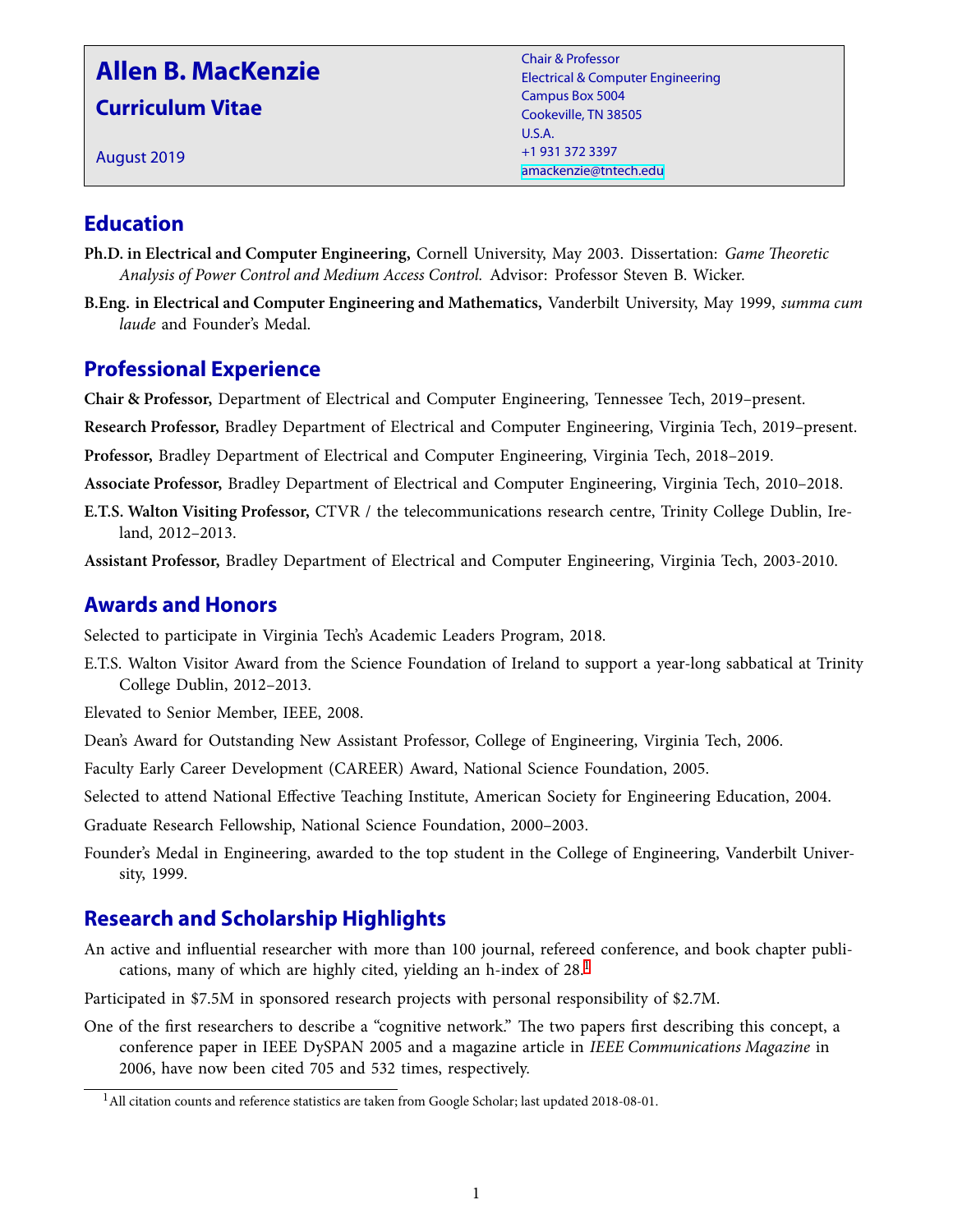- A pioneering researcher in using game theory to analyze wireless networks, with a short tutorial monograph, *Game Theory for Wireless Engineers*, that has been cited 489 times and four articles on the subject that have been cited more than 270 times each (from *IEEE Communications Surveys and Tutorials*, 2005; *IEEE Infocom*, 2003; *IEEE Communications Magazine*, 2001; and *IEEE Globecom*, 2001).
- An innovative researcher that works with experimental networks, including a unique project that created and ran a competition in ad hoc networking (the MANIAC Challenge, see *IEEE Communications Magazine* paper from 2012), a project that has created open source networking software for the research community (the FINS Framework, see *IEEE Transactions on Mobile Computing* paper from 2016), and work on moving carrier sensing functions to the FPGA in a SDR (see *IEEE Transactions on Computers* paper from 2015).

## **Teaching Highlights**

- A versatile teacher that has taught a variety of subjects (including courses on probability and random processes, programming, communications theory, and networking) at a variety of levels (from second-year undergraduate signals and systems and programming courses to many graduate courses).
- An innovative teacher that organized international graduate courses on millimeter wave communications and networking and dynamic spectrum access networks, including students from Virginia Tech, Trinity College Dublin, and Queen's University Belfast and attracted guest speakers from around the world.
- A contributor to continuing education by giving tutorials at conferences and symposia and by leading short courses for researchers at Trinity College Dublin and the University of Oulu (Finland). Most recently, presented a half-day tutorial titled "Resource Allocation in Wireless Networks under Uncertainties: A Stochastic Optimization Framework" at the IEEE International Conference on Communications (ICC), 2017.

### **Service Highlights**

- A member of the Commerce Spectrum Management Advisory Committee of the United States Department of Commerce, serving a two year term from 2016–2018. This committee advises the Assistant Secretary of Commerce for Communications and Information on major spectrum policy issues for the benefit of the American people.
- An experienced campus leader who has served as Area Chair of the ECE Communications Area for many years (planning the course timetable and making teaching recommendations), is serving as Associate Director of Wireless @ Virginia Tech, a major research center, and is serving as Associate Faculty Principal for the Residential College at West Ambler Johnston.
- An active contributor to the research community, currently serving as an Area Editor for *IEEE Transactions on Communications* (after a two-year term as Associate Editor) and an Associate Editor for *IEEE Transactions on Cognitive Communications and Networking*. Previously served as an Associate Editor for *IEEE Transactions on Mobile Computing* (2011–2016) and a guest editor for a special topic in *IEEE Communications Magazine* in 2011.
- Also involved in conference organization, currently serving as Workshop Co-Chair for the *IEEE International Conference on Communications*, 2020, and having previously served as the Tutorials Co-Chair for *IEEE DySPAN* 2014, the Dynamic Spectrum Management Track Chair for Crowncom 2014, and the Poster and Travel Grants Chair for *IEEE DySPAN* (2011), in addition to serving as a technical program committee member for many conferences.

### **Publications**

#### **Books**

1. W. H. Tranter and A. B. MacKenzie, *A Tutorial on Queueing and Trunking with Applications to Communications*. Morgan and Claypool, 2012.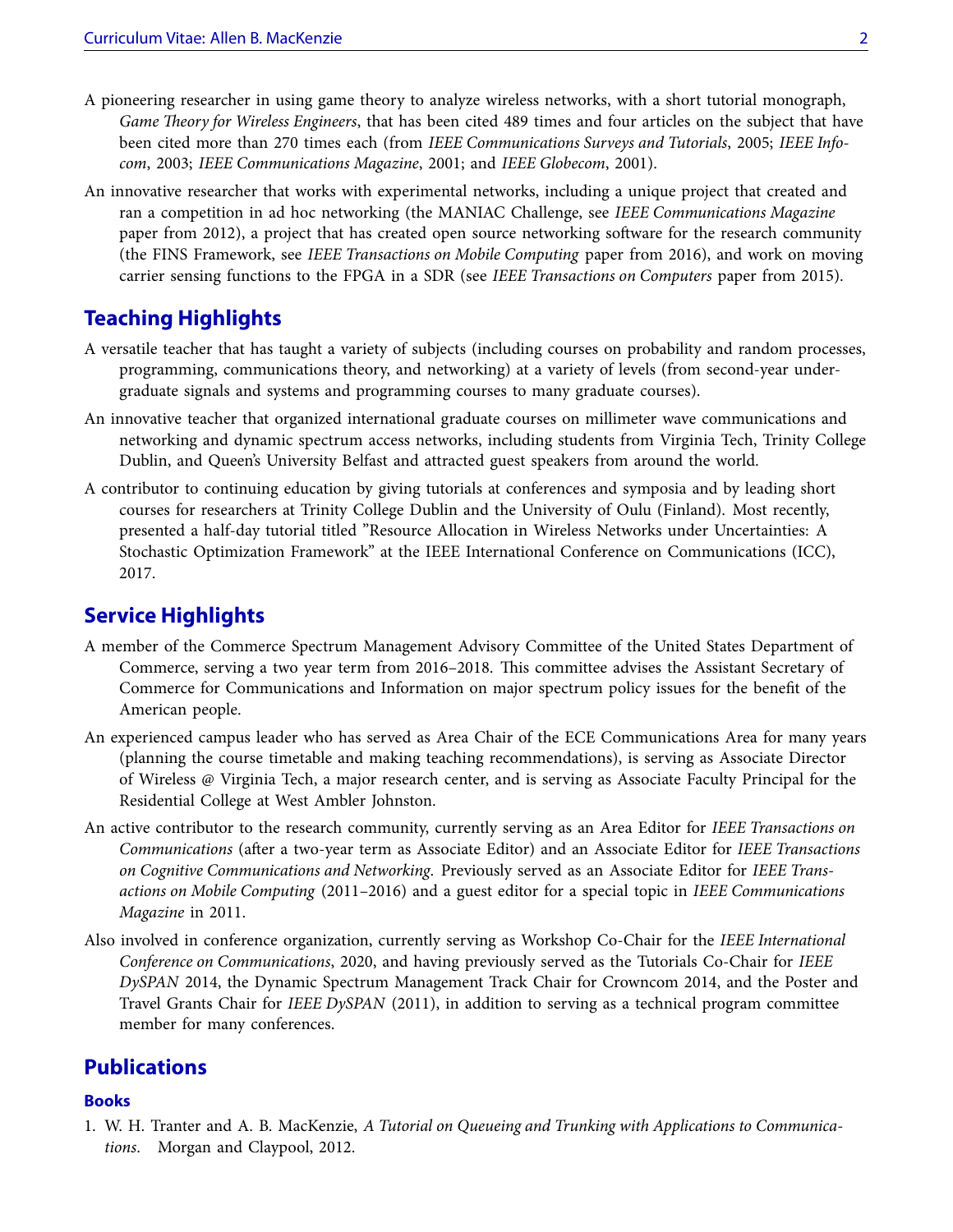2. A. B. MacKenzie and L. A. DaSilva, *Game Theory for Wireless Engineers*. Morgan and Claypool, 2006.

#### **Book Chapters**

- 1. J. Neel, J. H. Reed, and A. B. MacKenzie, "Cognitive radio network analysis," in *Cognitive Radio Technology*, 2nd ed., B. Fette, Ed. Elsevier, 2009, ch. 15, pp. 483–533.
- 2. R. W. Thomas, D. H. Friend, L. A. DaSilva, and A. B. MacKenzie, "Cognitive networks," in *Cognitive Radio, Software Defined Radio, and Adaptive Wireless Systems*, H. Arslan, Ed. Dordrecht, The Netherlands: Springer, 2007, pp. 17–41.
- 3. D. H. Friend, R. W. Thomas, A. B. MacKenzie, and L. A. DaSilva, "Distributed learning and reasoning in cognitive networks," in *Cognitive Networks: Towards Self-Aware Networks*, Q. Mahmoud, Ed. Wiley, 2007.
- 4. J. Neel, J. H. Reed, and A. B. MacKenzie, "Cognitive radio network analysis," in *Cognitive Radio Technology*, B. Fette, Ed. Elsevier, 2006, ch. 15, pp. 501–579.

#### **Journal & Magazine Articles**

- 1. A. E. Hilal and A. B. MacKenzie, "A distributed coalition game model for cooperation in MANETs," *Ad Hoc Networks*, vol. 85, pp. 46–59, March 2019.
- 2. A. Nabil, A. V. Padaki, M. J. Abdel-Rahman, M. E. Nainay, A. B. MacKenzie, and J. H. Reed, "On optimal resource allocation in multi-RAT wireless networks with receiver characteristic awareness," 2018, to appear in *IEEE Transactions on Cognitive Communications and Networking*.
- 3. E. Mazied, M. Y. ElNainay, M. J. Abdel-Rahman, S. F. Midkiff, H. Rakha, M. Rizk, and A. B. MacKenzie, "The wireless control plane: An overview and directions for future research," 2018, to appear in *Journal of Network and Computer Applications*.
- 4. W. Afifi, M. J. Abdel-Rahman, M. Krunz, and A. B. MacKenzie, "Full-duplex or half-duplex: A bayesian game for wireless networks with heterogeneous self-interference cancellation capabilities," *IEEE Transactions on Mobile Computing*, vol. 17, no. 5, pp. 1076–1089, May 2018.
- 5. S. Chatterjee, M. J. Abdel-Rahman, and A. B. MacKenzie, "Optimal base station deployment with downlink rate coverage probability constraint," *IEEE Wireless Communications Letters*, vol. 7, no. 3, pp. 340–343, June 2018.
- 6. Z. Khan, J. Lehtomäki, A. V. Vasilakos, A. B. MacKenzie, and M. Juntti, "Adaptive wireless communications under competition and jamming in energy constrained networks," *Wireless Networks*, vol. 24, no. 1, pp. 151– 171, 2018.
- 7. Y. E. Sagduyu, Y. Shi, A. B. MacKenzie, and Y. T. Hou, "Regret minimization for primary/secondary access to satellite resources with cognitive interference," *IEEE Transactions on Wireless Communications*, vol. 17, no. 5, pp. 3512–3523, May 2018.
- 8. A. S. Shahfigh, B. Lorenzo, S. Glisic, J. Pérez-Romero, L. A. DaSilva, A. B. MacKenzie, and J. Röning, "A framework for dynamic network architecture and topology optimization," *IEEE/ACM Transactions on Networking*, vol. 24, no. 2, pp. 717–730, 2016.
- 9. J. Reed, A. Abdallah, A. B. MacKenzie, L. A. DaSilva, and M. S. Thompson, "The FINS framework: Design and implementation of the flexible internetwork stack (FINS) framework," *IEEE Transactions on Mobile Computing*, vol. 15, no. 2, pp. 489–502, 2016.
- 10. H. Ahmadi, A. Farhang, N. Marchetti, and A. B. MacKenzie, "A game theoretic approach for pilot contamination avoidance in massive MIMO," *IEEE Wireless Communications Letters*, vol. 5, no. 1, pp. 12–15, February 2016.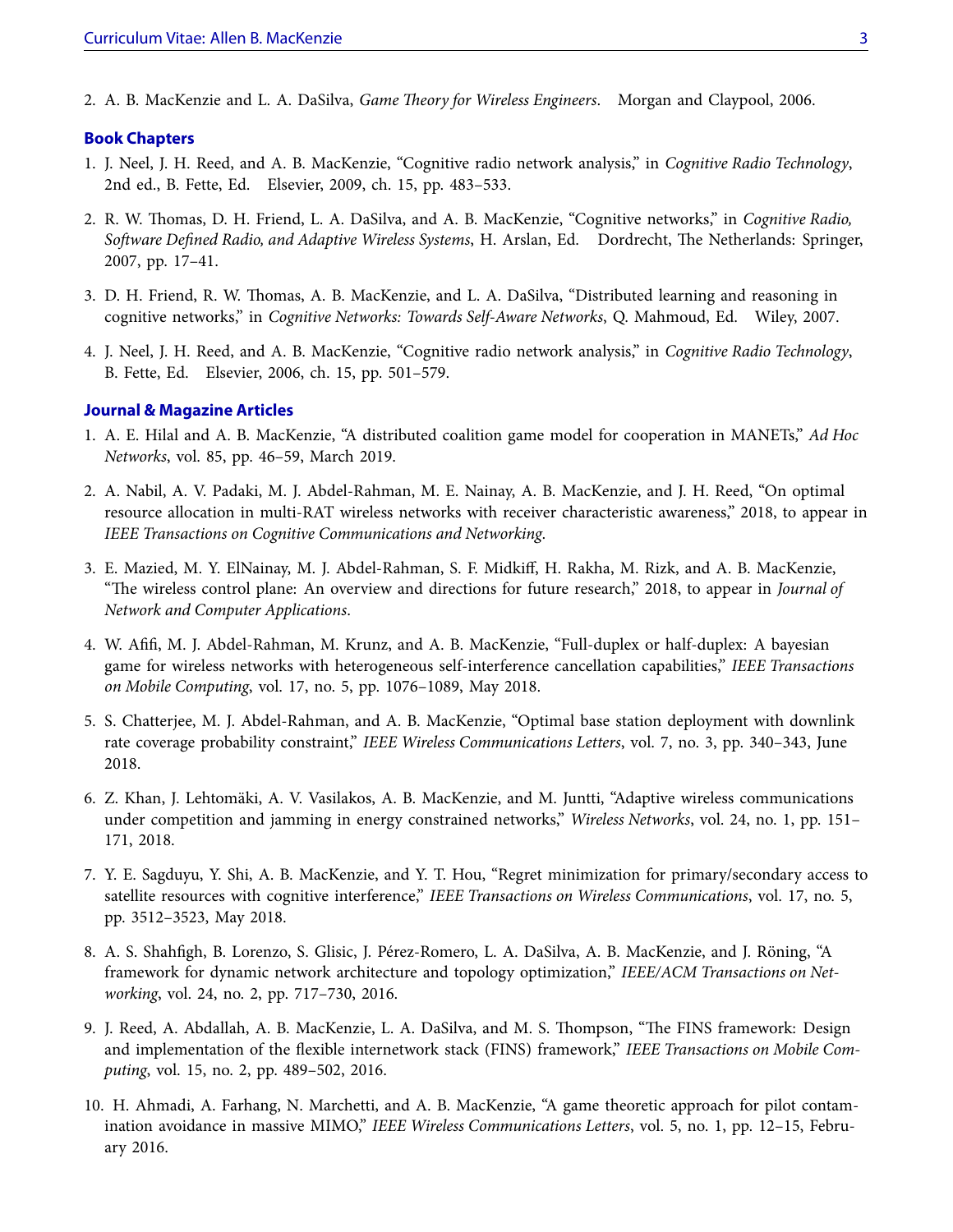- 11. P. D. Francesco, S. McGettrick, U. K. Anyanwu, J. C. O'Sullivan, A. B. MacKenzie, and L. A. DaSilva, "A split MAC approach for SDR platforms," *IEEE Transactions on Computers*, vol. 64, no. 4, pp. 912–924, April 2015.
- 12. M. S. Thompson, A. S. Abdallah, J. M. Reed, A. B. MacKenzie, and L. A. DaSilva, "The FINS framework: An open-source, userspace networking subsystem for linux," *IEEE Network*, vol. 28, no. 5, pp. 32–37, September–October 2014.
- 13. X. Chen, H. Zhang, A. B. MacKenzie, and M. Matinmikko, "Predicting spectrum occupancies using a nonstationary hidden markov model," *IEEE Wireless Communications Letters*, vol. 3, no. 4, pp. 333–336, August 2014.
- 14. M. W. Baidas and A. B. MacKenzie, "Many-to-many space-time network coding for amplify-and-forward cooperative networks: Node selection and performance analysis," *EURASIP Journal on Wireless Communications and Networking*, vol. 2014, no. 48, March 2014.
- 15. ——, "Altruistic coalition formation in cooperative wireless networks," *IEEE Transactions on Communications*, vol. 61, no. 11, pp. 4678–4689, November 2013.
- 16. M. Baidas, A. B. MacKenzie, and R. M. Buehrer, "Network-coded bi-directional relaying for amplify-andforward cooperative networks: A comparative study," *IEEE Transactions on Wireless Communications*, vol. 12, no. 7, pp. 3238–3252, July 2013.
- 17. R. E. Irwin, A. B. MacKenzie, and L. A. DaSilva, "Resource-minimized channel assignment for multitransceiver cognitive radio networks," *IEEE Journal on Selected Areas in Communications*, vol. 31, no. 3, pp. 442–450, March 2013.
- 18. A. B. MacKenzie and L. A. DaSilva, "Application of signal processing to addressing wireless data demand [in the spotlight]," *IEEE Signal Processing Magazine*, vol. 29, no. 6, pp. 168, 163–166, November 2012.
- 19. M. W. Baidas and A. B. MacKenzie, "An auction mechanism for power allocation in multi-source, multirelay cooperative wireless networks," *IEEE Transactions on Wireless Communications*, vol. 11, no. 9, pp. 3250– 3260, September 2012.
- 20. M. S. Thompson, A. B. MacKenzie, L. A. DaSilva, and G. Hadjichristofi, "A mobile ad hoc networking competition: A retrospective look at the MANIAC challenge," *IEEE Communications Magazine*, vol. 50, no. 7, pp. 121–127, July 2012.
- 21. J. Deaton, S. Ahmad, U. Shukla, R. Irwin, L. DaSilva, and A. MacKenzie, "Evaluation of dynamic channel and power assignment for cognitive networks," *Wireless Personal Communications*, vol. 57, no. 1, pp. 5–18, 2011.
- 22. R. S. Komali, R. W. Thomas, L. A. DaSilva, and A. B. MacKenzie, "The price of ignorance: Distributed topology control in cognitive networks," *IEEE Transactions on Wireless Communications*, vol. 9, no. 4, pp. 1434–1445, 2010.
- 23. J. Suris, L. Dasilva, Z. Han, A. MacKenzie, and R. Komali, "Asymptotic optimality for distributed spectrum sharing using bargaining solutions," *IEEE Transactions on Wireless Communications*, vol. 8, no. 10, pp. 5225– 5237, October 2009.
- 24. R. Menon, R. M. Buehrer, A. B. MacKenzie, and J. H. Reed, "Interference avoidance in networks with distributed receivers," *IEEE Transactions on Communications*, vol. 57, no. 10, pp. 3078–3091, October 2009.
- 25. A. B. MacKenzie, J. H. Reed, P. Athanas, C. W. Bostian, R. M. Buehrer, L. A. DaSilva, S. W. Ellingson, Y. T. Hou, M. Hsiao, J.-M. Park, C. Patterson, S. Raman, and C. R. C. M. da Silva, "Cognitive radio and networking research at virginia tech," *Proc. of the IEEE*, vol. 97, no. 4, pp. 660–688, April 2009.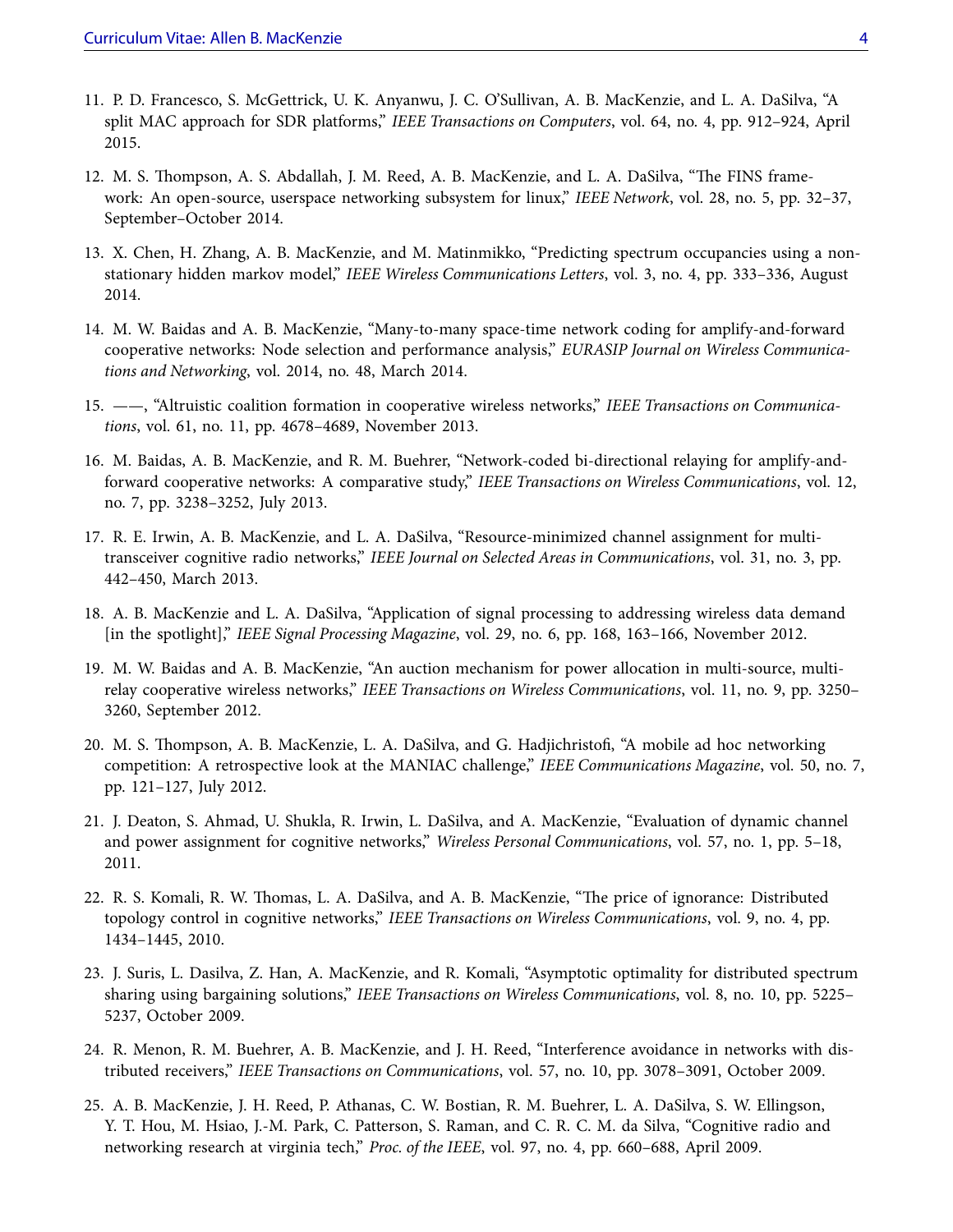- 26. R. Menon, A. B. MacKenzie, J. E. Hicks, R. M. Buehrer, and J. H. Reed, "A game-theoretic framework for interference avoidance," *IEEE Transactions on Communications*, vol. 57, no. 4, pp. 1087–1098, April 2009.
- 27. S. V. Ginde, A. B. MacKenzie, R. M. Buehrer, and R. S. Komali, "A game-theoretic analysis of link adaptation in cellular radio networks," *IEEE Transactions on Vehicular Technology*, vol. 57, no. 5, pp. 3108–3120, September 2008.
- 28. R. S. Komali, A. B. MacKenzie, and R. P. Gilles, "Effect of selfish node behavior on efficient topology design," *IEEE Transactions on Mobile Computing*, vol. 7, no. 9, pp. 1057–1070, September 2008.
- 29. R. W. Thomas, D. H. Friend, L. A. DaSilva, and A. B. MacKenzie, "Cognitive networks: Adaptation and learning to achieve end-to-end performance objectives," *IEEE Communications Magazine*, pp. 51–57, December 2006.
- 30. V. Srivastava, J. Neel, A. B. MacKenzie, R. Menon, L. A. DaSilva, J. E. Hicks, J. H. Reed, and R. P. Gilles, "Using game theory to analyze wireless ad hoc networks," *IEEE Communications Surveys and Tutorials*, vol. 7, no. 4, pp. 46–56, 2005.
- 31. A. B. MacKenzie and S. B. Wicker, "Game theory and the design of self-configuring, adaptive wireless networks," *IEEE Communications Magazine*, vol. 39, no. 11, pp. 126–131, Nov. 2001.

#### **Peer Reviewed Conference Papers**

- 1. K. Teague, M. J. Abdel-Rahman, and A. B. MacKenzie, "Joint base station selection and adaptive slicing in virtualized wireless networks: A stochastic optimization framework," in *Proc. of the International Conference on Computing, Networking and Communications (ICNC)*, January 2019.
- 2. S. Chatterjee, M. J. Abdel-Rahman, and A. B. MacKenzie, "Virtualization framework for cellular networks with downlink rate coverage probability constraints," to appear in *IEEE Global Telecommunications Conference (Globecom)*, 2018.
- 3. K. V. Cardoso, M. J. Abdel-Rahman, A. B. MacKenzie, and L. A. DaSilva, "Virtualization and programmability in mobile wireless networks: Architecture and resource management," in *Proc. of the International Workshop on Mobile Edge Communications*, 2017.
- 4. M. J. Abdel-Rahman, E. Mazied, K. Teague, A. B. MacKenzie, and S. Midkiff, "Robust controller placement and assignment in software-defined cellular networks," in *Proc. of the International Conference on Computer Communications and Networks (ICCCN)*, 2017.
- 5. S. Chatterjee, M. J. Abdel-Rahman, and A. B. MacKenzie, "Optimal distributed allocation of almost blank subframes for LTE/WiFi coexistence," in *Proc. of the International Workshop on Resource Allocation, Cooperation, and Competition in Wireless Networks (RAWNET)*, 2017.
- 6. M. N. Soorki, M. J. Abdel-Rahman, A. B. MacKenzie, and W. Saad, "Join access point deployment and assignment in mmwave networks with stochastic user orientation," in *Proc. of the International Workshop on Resource Allocation, Cooperation, and Competition in Wireless Networks (RAWNET)*, May 2017.
- 7. M. N. Soorki, A. B. MacKenzie, and W. Saad, "Millimeter wave network coverage with stochastic user orientation," in *Proc. of the IEEE Annual International Symposium on Personal, Indoor, and Mobile Radio Communications (PIMRC)*, 2017.
- 8. M. J. Abdel-Rahman, E. Mazied, A. B. MacKenzie, S. F. Midkiff, M. Rizk, and M. Y. ElNainay, "On stochastic controller placement in software-defined wireless networks," in *Proc. of the IEEE Wireless Communications and Networking Conference*, 2017.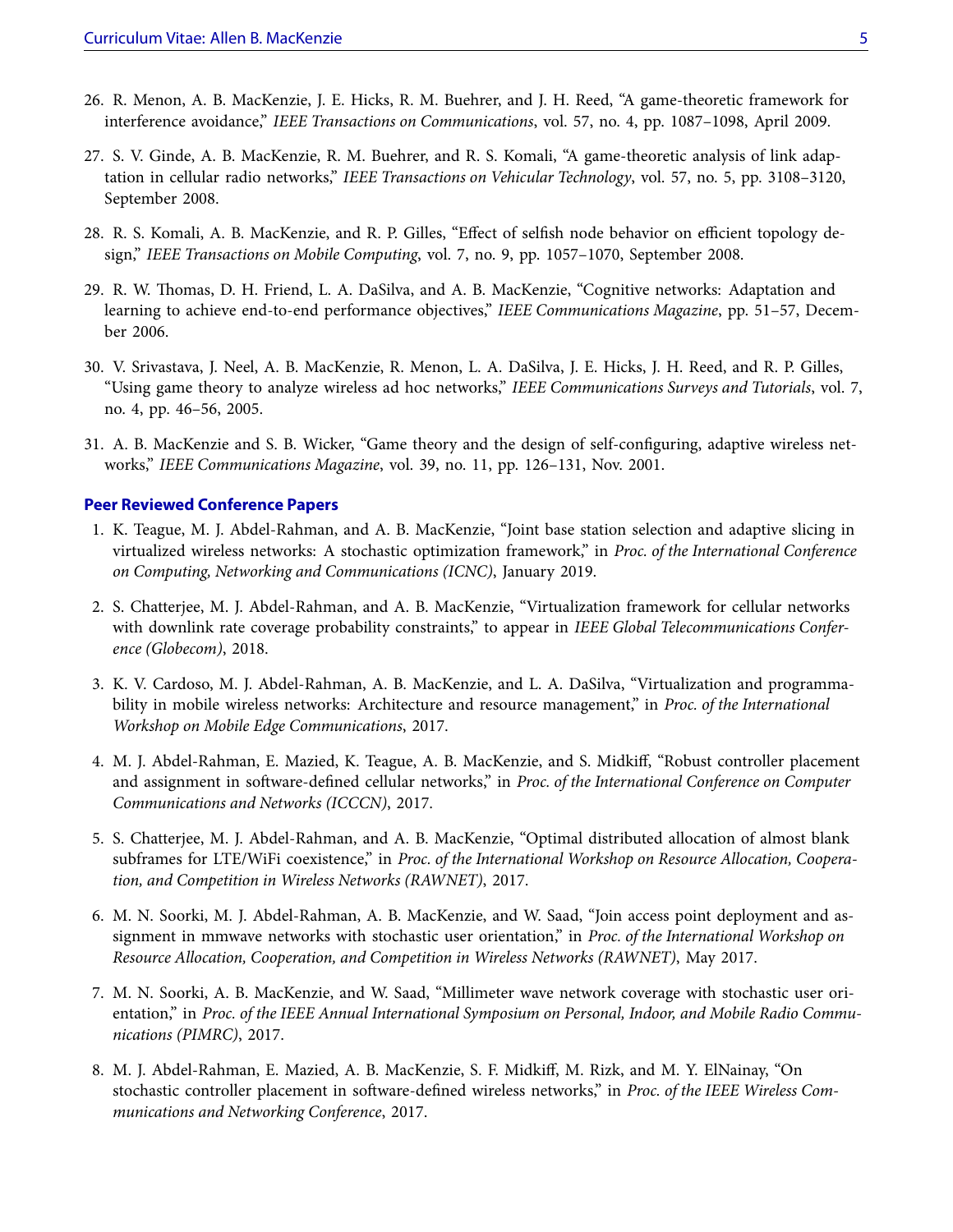- 9. W. Afifi, M. J. Abdel-Rahman, M. Krunz, and A. B. MacKenzie, "Coexistence in wireless networks with heterogeneous self-interference cancellation capability," in *Proc. International Symposium on Modeling and Optimization in Mobile, Ad Hoc, and Wireless Networks (WiOpt)*, 2016.
- 10. M. J. Abdel-Rahman, M. AbdelRaheem, A. B. MacKenzie, K. Cardoso, and M. Krunz, "On the orchestration of robust virtual LTE-U networks from hybrid half/full-duplex Wi-Fi APs," in *Proc. IEEE Wireless Communications and Networking Conference (WCNC)*, 2016.
- 11. A. S. Abdallah, A. B. MacKenzie, V. Marojevic, R. B. Bacchus, A. Riaz, D. Roberson, J. Kalliovaara, J. Hallio, and R. Ekman, "Detecting the impact of human mega-events on spectrum usage," in *Proc. IEEE Consumer Communications and Networking Conference (CCNC)*, January 2016.
- 12. M. J. Abdel-Rahman, K. V. Cardoso, A. B. MacKenzie, and L. A. DaSilva, "Dimensioning virtualized wireless access networks from a common pool of resources," in *Proc. IEEE Consumer Communications and Networking Conference (CCNC)*, 2016.
- 13. Y. E. Sagduyu, Y. Shi, A. B. MacKenzie, and T. Hou, "Regret minimization-based robust game theoretic solution for dynamic spectrum access," in *Proc. IEEE Consumer Communications and Networking Conference (CCNC)*, January 2016.
- 14. M. J. Abdel-Rahman, M. AbdelRaheem, and A. B. MacKenzie, "Stochastic resource allocation in opportunistic LTE-A networks with heterogeneous self-interference cancellation capabilities," in *Proc. IEEE Symposium on New Frontiers in Dynamic Spectrum Access Networks (DySPAN)*, 2015.
- 15. A. S. Abdallah and A. B. MacKenzie, "A cross-layer controller for adaptive video streaming over IEEE 802.11 networks," in *Proc. IEEE International Conference on Communications (ICC)*, June 2015.
- 16. V. K. Sastry, A. B. MacKenzie, L. A. DaSilva, B. Lorenzo, and S. Glisic, "Data offloading for multi-hop cellular networks," in *Proc. IEEE Annual Symposium on Personal, Indoor, and Mobile Radio Communication (PIMRC)*, Washington, DC, 2014.
- 17. T. Taher, R. Attard, A. Riaz, D. Roberson, J. Taylor, K. Zdunek, J. Hallio, R. Ekman, J. Paavola, J. Suutala, J. Röning, M. Matinmikko, M. Höyhtyä, and A. B. MacKenzie, "Global spectrum observatory network setup and initial findings," in *Proc. of the International Conference on Cognitive Radio Oriented Wireless Networks (CROWNCOM)*, June 2014.
- 18. C. W. Patterson, A. B. MacKenzie, S. Glisic, B. Lorenzo, J. Röning, and L. A. DaSilva, "An economic model of data offloading between mobile network operators and WLAN operators," in *Proc. of the International Symposium on Modeling and Optimization in Mobile, Ad Hoc, and Wireless Networks (WiOpt)*, May 2014.
- 19. P. D. Francesco, S. McGettrick, U. K. Anyanwu, J. C. O'Sullivan, A. B. MacKenzie, and L. A. DaSilva, "A split architecture for random access MAC for SDR platforms," in *Proc. of the International Conference on Cognitive Radio Oriented Wireless Networks (CrownCom)*, Washington, DC, July 2012.
- 20. R. E. Irwin, A. B. MacKenzie, and L. A. DaSilva, "Traffic-aware channel assignment for multi-radio wireless networks," in *Proc. of the International IFIP TC 6 Networking Conference (NETWORKING)*, Prague, May 2012, pp. 331–342.
- 21. M. Baidas, A. B. MacKenzie, and R. M. Buehrer, "Performance analysis of network-coded bi-directional relaying for amplify-and-forward cooperative wireless networks," in *Proc. of the IEEE International Wireless Communications and Mobile Computing Conference (IWCMC)*, Limassol, August 2012, pp. 222–227.
- 22. A. E. Hilal and A. B. MacKenzie, "Mitigating the effect of mobility on cooperation in wireless ad hoc networks," in *Proc. IEEE International Conference on Wireless and Mobile Computing, Networking, and Communications (WiMob)*, Barcelona, October 2012, pp. 365–372.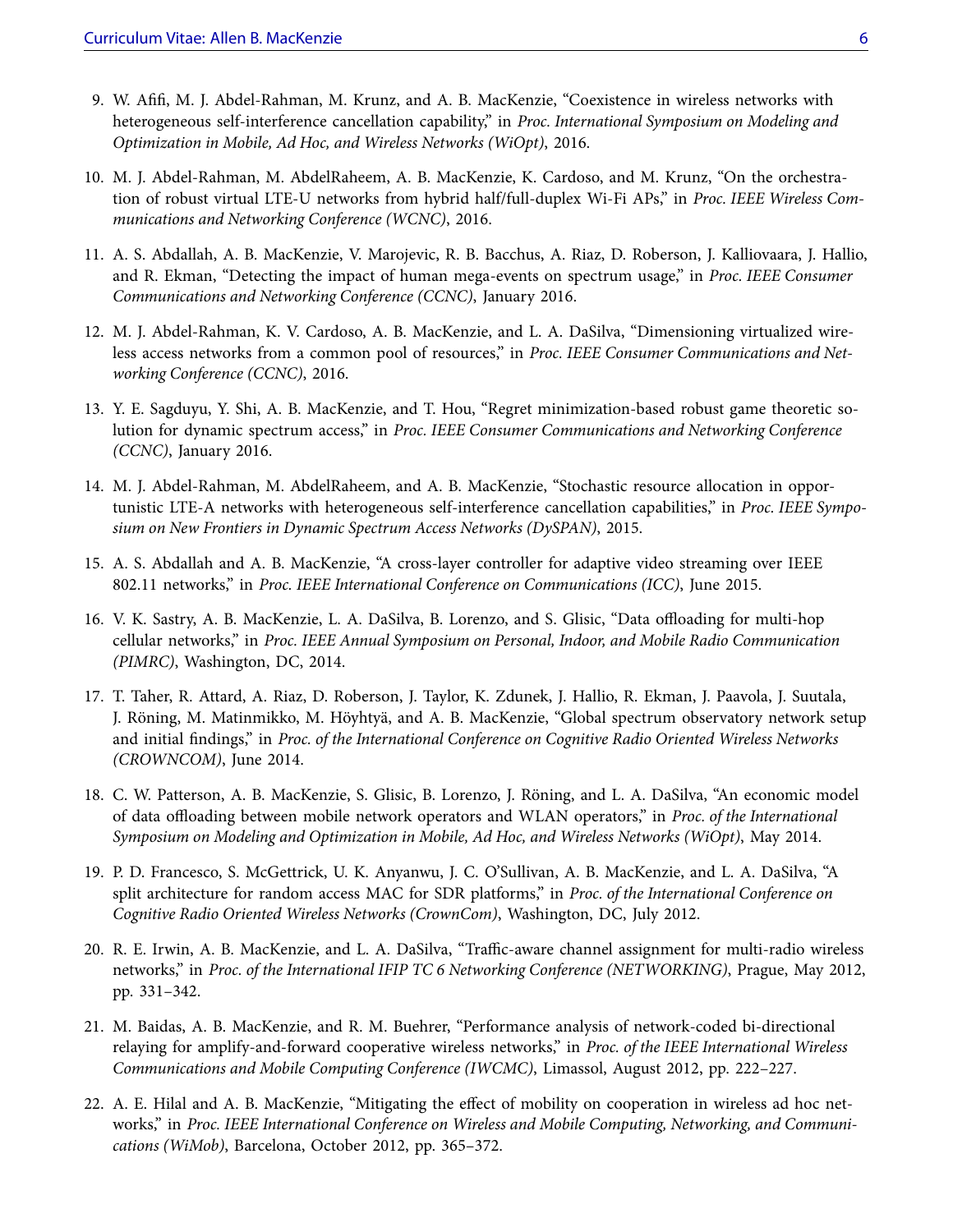- 23. M. W. Baidas and A. B. MacKenzie, "On the impact of power allocation on coalition formation in cooperative wireless networks," in *Proc. IEEE International Conference on Wireless and Mobile Computing, Networking, and Communications (WiMob)*, October 2012, pp. 488–495.
- 24. M. Baidas and A. B. MacKenzie, "Auction-based power allocation for multi-source multi-relay cooperative wireless networks," in *Proc. IEEE Global Telecommunications Conference (GLOBECOM)*, December 2011.
- 25. R. E. Irwin, A. B. MacKenzie, and L. A. DaSilva, "Resource-minimized channel assignment for multitransceiver wireless networks," in *Proc. IEEE Global Telecommunications Conference (GLOBECOM)*, December 2011.
- 26. Y. Shi and A. B. MacKenzie, "Distributed algorithms for resource allocation in cellular networks with coexisting femto- and macrocells," in *Proc. IEEE Global Telecommunications Conference (GLOBECOM)*, December 2011.
- 27. M. S. Thompson, A. B. MacKenzie, and L. A. DaSilva, "A method of proactive MANET routing protocol evaluation applied to OLSR protocol," in *Proc. ACM Workshop on Wireless Network Testbeds, Experimental Evaluation, and Characterization (WiNTECH)*, September 2011.
- 28. A. S. Abdallah, M. D. Horvath, M. S. Thompson, A. B. MacKenzie, and L. A. DaSilva, "Poster abstract: Facilitating experimental networking research with the fins framework," in *Proc. ACM Workshop on Wireless Network Testbeds, Experimental Evaluation, and Characterization (WiNTECH)*, September 2011.
- 29. M. W. Baidas and A. B. MacKenzie, "Auction-based power allocation for many-to-one cooperative wireless networks," in *Proc. IEEE International Wireless Communications and Mobile Computing Conference (IWCMC)*, July 2011.
- 30. A. S. Abdallah, A. B. MacKenzie, L. A. DaSilva, and M. S. Thompson, "On software tools and stack architectures for wireless network experiments," in *Proc. IEEE Wireless Communications and Networking Conference (WCNC)*, Cancun, Mexico, March 2011.
- 31. M. Baidas and A. B. MacKenzie, "Space-time network coding with optimal node selection for amplify-andforward cooperative networks," in *Proc. IEEE Consumer Communications and Networking Conference (CCNC)*, Las Vegas, Nevada, January 2011.
- 32. F. Ge, A. Radhakrishnan, M. Y. ElNainay, Q. Chen, C. W. Bostian, and A. B. MacKenzie, "Software radiobased decentralized dynamic spectrum access networks: A prototype design and experimental results," in *Proc. IEEE Global Telecommunications Conference (GLOBECOM)*, Miami, Florida, December 2010.
- 33. Y. Shi, A. B. MacKenzie, L. A. DaSilva, K. Ghaboosi, and M. Latva-aho, "On resource reuse for cellular networks with femto- and macrocell coexistence," in *Proc. IEEE Global Telecommunications Conference (GLOBE-COM)*, Miami, Florida, December 2010.
- 34. C. H. M. de Lima, K. Ghaboosi, M. Bennis, A. B. MacKenzie, and M. Latva-aho, "A stochastic association mechanism for macro-to-femto handover," in *Proc. Asilomar Conference on Signals, Systems, and Computers*, November 2010, pp. 1570–1574.
- 35. S. Namal, K. Ghaboosi, C. H. M. de Lima, M. Bennis, A. B. MacKenzie, and M. Latva-aho, "Joint admission control & interference avoidance in self-organized femtocells," in *Proc. Asilomar Conference on Signals, Systems, and Computers*, November 2010, pp. 1067–1071.
- 36. M. Nazir, M. Bennis, K. Ghaboosi, A. B. MacKenzie, and M. Latva-aho, "Learning based mechanisms for interference mitigation in self-organized femtocell networks," in *Proc. Asilomar Conference on Signals, Systems, and Computers*, November 2010, pp. 1886–1890.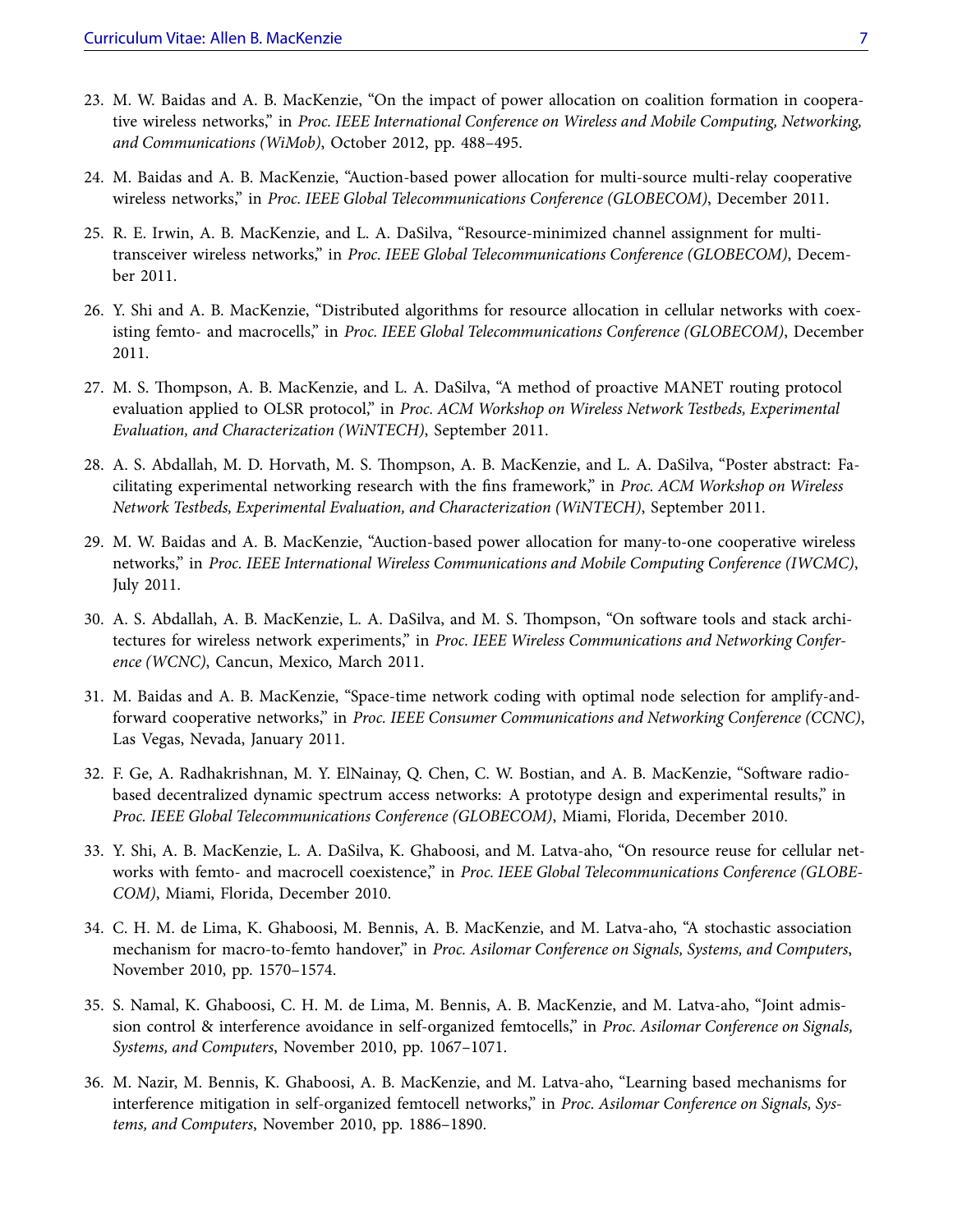- 37. M. S. Thompson, A. E. Hilal, A. S. Abdallah, L. A. DaSilva, and A. B. MacKenzie, "The MANIAC challenge: Exploring MANETs through competition," in *Proc. of the International Workshop on Wireless Networks: Communication, Cooperation, and Competition (WNC3)*, May 2010.
- 38. H. Liu, A. B. MacKenzie, and B. Krishnamachari, "Bargaining to improve channel sharing between selfish cognitive radios," in *Proc. IEEE Global Telecommunications Conference (GLOBECOM)*, Honolulu, Hawaii, November–December 2009.
- 39. M. D. Silvius, A. B. MacKenzie, and C. W. Bostian, "Rendezvous MAC protocols for use in cognitive radio networks," in *Proc. IEEE Military Communications Conference (Milcom)*, Boston, Massachusetts, October 2009.
- 40. S. A. Ahmad, J. Deaton, U. Shukla, R. Irwin, L. A. DaSilva, and A. B. MacKenzie, "A comparison of channel assignment techniques with power control in ad hoc networks," in *Proc. of the International Workshop on Cognitive Networks and Communications (COGCOM)*, 2009.
- 41. R. S. Komali, A. B. MacKenzie, and P. Mähönen, "On selfishness, local information, and network optimality: A topology control example," in *Proc. of the International Conference on Computer Communications and Networks (ICCCN)*, 2009.
- 42. R. Komali and A. MacKenzie, "Analyzing selfish topology control in multi-radio multi-channel multi-hop wireless networks," in *Proc. IEEE International Conference on Communications (ICC)*, June 2009, pp. 1 –6.
- 43. M. D. Silvius, R. Rangnekar, A. B. MacKenzie, and C. W. Bostian, "The smart radio channel change protocol: A primary user avoidance technique for dynamic spectrum sharing cognitive radios to facilitate coexistence in wireless communication networks," in *Proc. of the International Conference on Cognitive Radio Oriented Wireless Networks (CrownCom)*, Hannover, Germany, June 2009.
- 44. A. Bell, S. Raman, A. B. MacKenzie, P. Plassman, C. Wyatt, L. A. DaSilva, L. Nazhandali, and M. Agah, "Increasing the enrollment, retention, and satisfaction of first-year students in electrical engineering, computer engineering, and computer science," in *Proc. ASEE Annual Conference and Exposition*, Austin, Texas, June 2009.
- 45. M. Y. ElNainay and A. B. MacKenzie, "Effect of non-cooperation on dynamic spectrum cognitive networks," in *Proc. of the International Wireless Communications and Mobile Computing Conferenence (IWCMC)*, Leipzig, Germany, June 2009, pp. 121–125.
- 46. M. Y. ElNainay, F. Ge, Y. Wang, A. E. Hilal, Y. Shi, A. B. MacKenzie, and C. W. Bostian, "Channel allocation for dynamic spectrum access cognitive network using localized island genetic algorithm," in *Proc. of the International Conference on Testbeds and Research Infrastructures for the Development of Networks and Communities (TridentCom)*, April 2009.
- 47. K. Ghaboosi, A. B. MacKenzie, L. A. DaSilva, A. S. Abdallah, and M. Latva-Aho, "A channel selection mechanism based on incumbent appearance expectation for cognitive networks," in *Proc. IEEE Wireless Communications and Networking Conference*, Budapest, April 2009, p. 6.
- 48. L. A. DaSilva, A. B. MacKenzie, C. R. C. M. da Silva, and R. W. Thomas, "Requirements of an open platform for cognitive networks experiments," in *Proc. IEEE Dynamic Spectrum Access Networks (DySPAN)*, Chicago, October 2008.
- 49. M. Y. ElNainay, D. H. Friend, and A. B. MacKenzie, "Channel allocation & power control for dynamic spectrum cognitive networks using a localized island genetic algorithm (short paper)," in *Proc. IEEE Dynamic Spectrum Access Networks (DySPAN)*, 2008.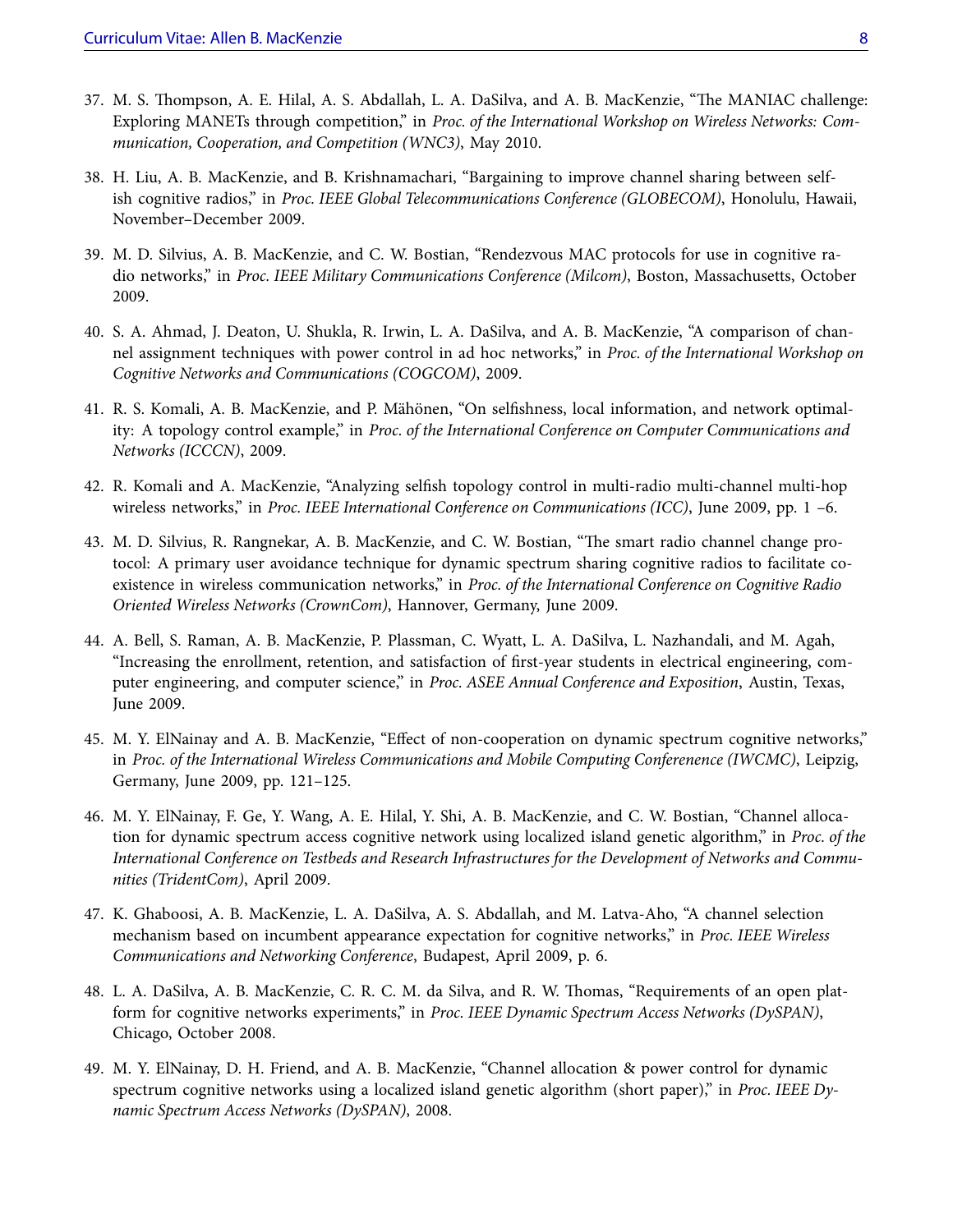- 50. D. H. Friend and A. B. MacKenzie, "Environmentally-friendly secondary network topology control for minimizing outage potential," in *Proc. IEEE Dynamic Spectrum Access Networks (DySPAN)*, Chicago, October 2008.
- 51. V. Srivastava, A. E. Hilal, M. S. Thompson, J. N. Chattha, A. B. MacKenzie, and L. A. DaSilva, "Characterizing mobile ad hoc networks — The MANIAC challenge experiment," in *Proc. of the ACM International Workshop on Wireless Network Testbeds, Experimental Evaluation, and Characterization (WiNTECH)*, San Francisco, September 2008.
- 52. A. E. Hilal, J. N. Chattha, V. Srivastava, M. S. Thompson, A. B. MacKenzie, and L. A. DaSilva, "Interactions between cooperation strategies in mobile ad hoc networks," in *Proc. ACM Workshop on Wireless Network Testbeds, Experimental Evaluation, and Characterization (WiNTECH)*, San Francisco, California, September 2008, pp. 99–100.
- 53. V. Srivastava, R. S. Komali, A. B. MacKenzie, and L. A. DaSilva, "Cooperation-aware topology control (invited paper)," in *Proc. International Symposium on Wireless Personal Multimedia Communications (WPMC)*, September 2008.
- 54. S. Raman, M. Agah, L. DaSilva, A. B. MacKenzie, C. Maxey, and A. Bell, "A first year engineering experience in wireless sensor networks for electrical/computer engineering and computer science students," in *Proc. ASEE Annual Conference and Exposition*, Pittsburg, PA, June 22–25 2008.
- 55. R. S. Komali and A. B. MacKenzie, "Impact of selfish packet forwarding on energy-efficient topology control," in *Proc. WiOpt: Modeling and Optimization in Mobile, Ad Hoc and Wireless Networks*, April 2008.
- 56. M. D. Silvius, F. Ge, A. Young, A. B. MacKenzie, and C. W. Bostian, "Smart radio: Spectrum access for first responders," in *Proc. of the SPIE Defense and Security Symposium: Wireless Sensing and Processing III*, vol. 6980, no. 1, 2008, pp. 698 008–1 – 698 008–12.
- 57. D. H. Friend, M. Y. ElNainay, Y. Shi, and A. B. MacKenzie, "Architecture and performance of an island genetic algorithm-based cognitive network," in *Proc. IEEE Consumer Communications and Networking Conference*, Las Vegas, January 10-12 2008, pp. 993–997.
- 58. R. Menon, A. B. MacKenzie, R. M. Buehrer, and J. H. Reed, "Joint power control and waveform adaptation for distributed networks," in *Proc. IEEE Global Telecommunications Conference (GLOBECOM)*, Washington, DC, November 2007, pp. 694–699.
- 59. T. W. Rondeau, A. B. MacKenzie, C. W. Bostian, K. E. Nolan, L. E. Doyle, C. Doerr, D. Grunwald, G. Minden, J. Evans, and D. Raychaudhuri, "International collaboration for a cognitive radio testbed," in *Proc. of the Software Defined Radio Technical Conference*, 2007.
- 60. J. Neel, R. Menon, A. B. MacKenzie, J. H. Reed, and R. P. Gilles, "Interference reducing networks," in *Proc. of the International Conference on Cognitive Radio Oriented Wireless Networks and Communications (Crown-Com)*, 31 July – 3 August 2007.
- 61. R. W. Thomas, R. S. Komali, L. A. DaSilva, and A. B. MacKenzie, "Joint power and channel minimization in topology control: A cognitive network approach," in *Proc. IEEE International Conference on Communications*, Glasgow, Scotland, June 24–28 2007, pp. 6538–6543.
- 62. J. E. Suris, L. A. DaSilva, Z. Han, and A. B. MacKenzie, "Cooperative game theory for distributed spectrum sharing," in *Proc. IEEE International Conference on Communications*, Glasgow, Scotland, June 2007, pp. 5282– 5287.
- 63. R. Menon, A. B. MacKenzie, R. M. Buehrer, and J. H. Reed, "A game-theoretic framework for interference avoidance in ad hoc networks," in *Proc. of IEEE Global Conference on Communications*, 2006.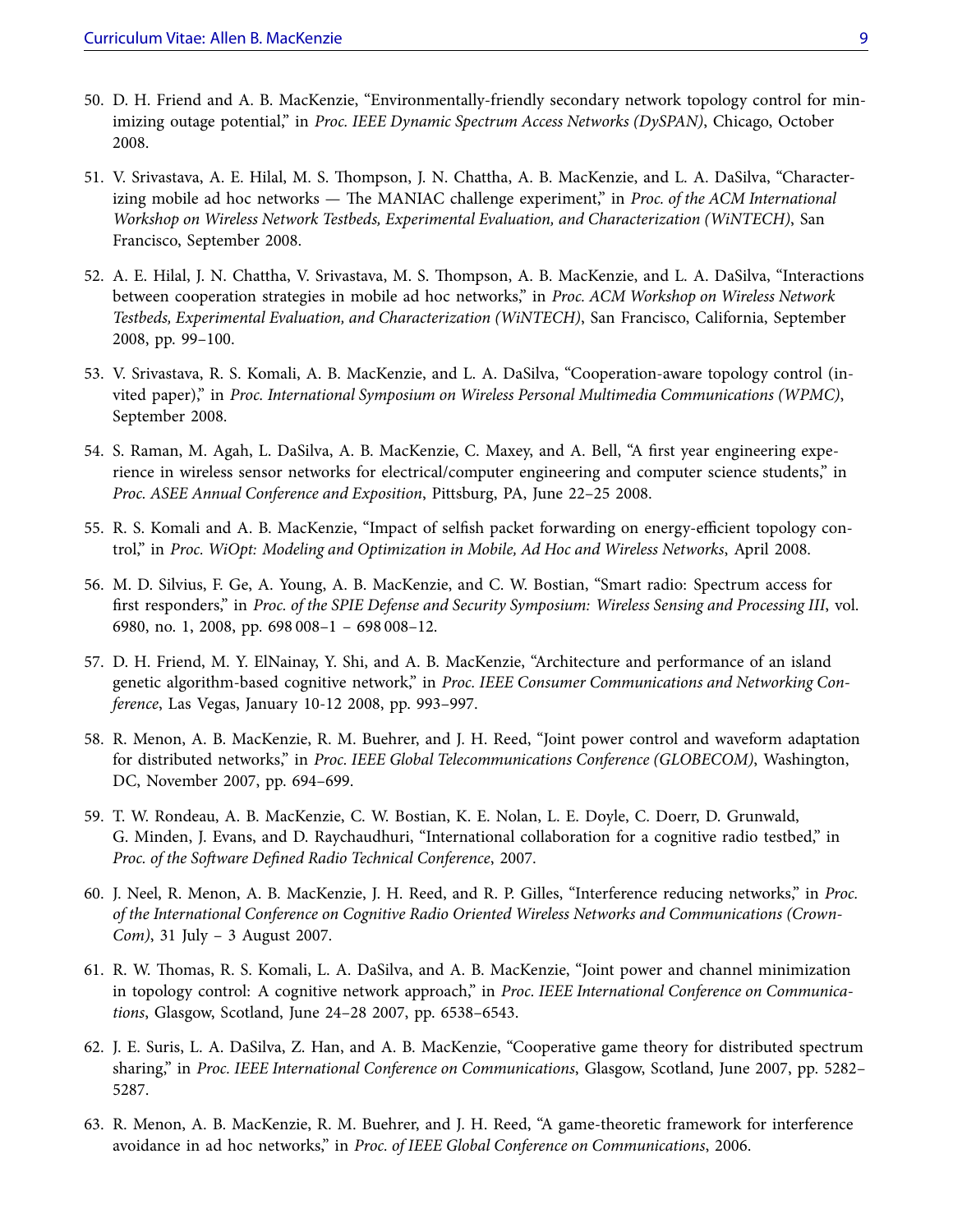- 64. T. W. Rondeau, B. Le, D. M. Maldonado, D. Scaperoth, A. B. MacKenzie, and C. W. Bostian, "Optimization, learning, and decision making in a cognitive engine," in *Proc. of the Software Defined Radio Technical Conference*, Orlando, Florida, 2006.
- 65. L. A. DaSilva, A. B. MacKenzie, and G. C. Hadjichristofi, "Poster abstract: Mobile ad hoc network interoperability (MANIAC) challenge: Objectives and architecture," in *Proc. of the ACM International Symposium on Mobile Ad Hoc Networking (MobiHoc)*, 2006.
- 66. R. S. Komali and A. B. MacKenzie, "Distributed topology control in ad-hoc networks: A game theoretic perspective," in *Proc. IEEE Consumer Communications and Networking Conference*, vol. 1, January 2006, pp. 563–568.
- 67. R. W. Thomas, L. A. DaSilva, and A. B. MacKenzie, "Cognitive networks," in *First IEEE International Symposium on New Frontiers in Dynamic Spectrum Access Networks (DySPAN)*, November 2005, pp. 352 – 360.
- 68. J. Neel, R. Menon, A. B. MacKenzie, and J. H. Reed, "Using game theory to analyze physical layer cognitive radio algorithms," in *presented to the Conference on Economics, Technology, and Policy of Unlicensed Spectrum*, May 2005.
- 69. R. Menon, A. B. MacKenzie, R. M. Buehrer, and J. H. Reed, "Game theory and interference avoidance in decentralized networks," in *Proc. of the Software Defined Radio Technical Conference and Product Exposition*, November 2004.
- 70. J. E. Hicks, A. B. MacKenzie, J. A. Neel, and J. H. Reed, "A game theory perspective on interference avoidance," in *Proc. of IEEE Globecom*, vol. 1, 2004, pp. 257–261.
- 71. A. B. MacKenzie and S. B. Wicker, "Stability of multipacket slotted aloha with selfish users and perfect information," in *INFOCOM 2003. Twenty-second Annual Joint Conference of the IEEE Computer and Communications Societies*, vol. 3, 2003, pp. 1583–1590.
- 72. ——, "Game theory in communications: Motivation, explanation, and application to power control," in *Proceedings of Globecom 2001*, vol. 2, 2001, pp. 25–29.
- 73. ——, "Selfish users in aloha: A game theoetic approach," in *Proc. of the Fall IEEE Vehicular Technology Conference*, vol. 3, October 2001, pp. 1354–1357.

### **Invited Presentations**

- 1. "Network Utility, Virtualization, and Resource Allocation in Future Wireless Networks," Queen's University Belfast, 28 April 2016.
- 2. "Some Thoughts on Future Wireless Networks," Virginia Tech, 28 August 2015.
- 3. "The Future of Wireless Resource Management: Bootstrapping and Automated Negotiation," Queen's University Belfast, 20 June 2013.
- 4. "The Future of Wireless Resource Management: Bootstrapping and Automated Negotiation," National University of Ireland, Maynooth, 9 May 2013.
- 5. "The Future of Wireless Resource Management: Bootstrapping and Automated Negotiation," Dublin Institute of Technology, 30 April 2013.
- 6. "The Future of Wireless Resource Management: Bootstrapping and Automated Negotiation," University College Cork, 11 February 2013.
- 7. "The Future of Wireless Resource Management: Bootstrapping and Automated Negotiation," Dublin City University, 22 January 2013.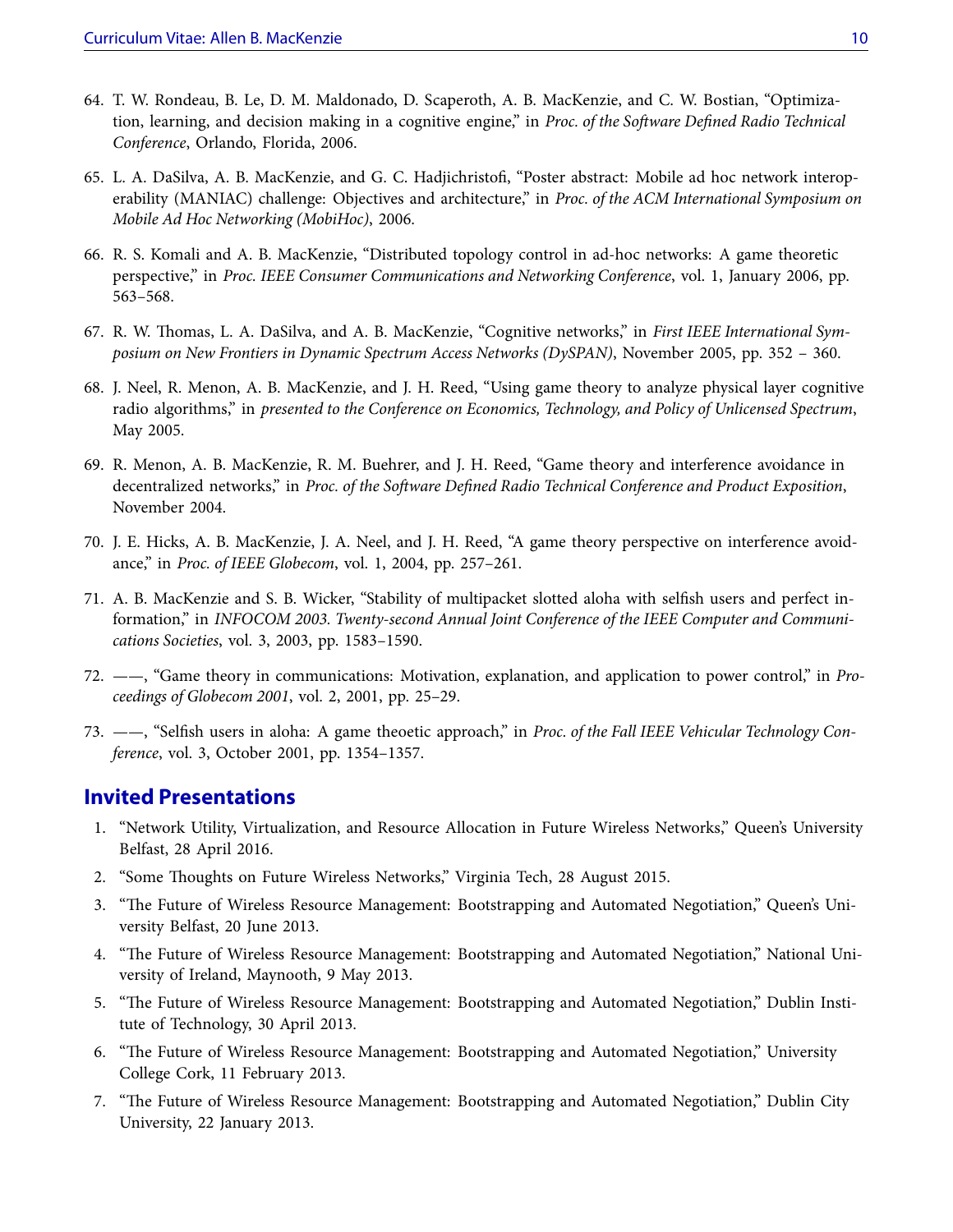- 8. "The Future of Wireless Resource Management: Bootstrapping and Automated Negotiation," CTVR, Trinity College Dublin, 26 October 2012.
- 9. "Dynamic Spectrum Access Networks: From Dream to Reality," CTVR, Trinity College Dublin, 29 June 2009.
- 10. "Dynamic Spectrum Access Networks: From Dream to Reality," Summer Research Institute, School of Computer and Communication Sciences, Ecole Polytechnique Fédérale de Lausanne (EPFL), Switzerland, 26 June 2009.
- 11. "Dynamic Spectrum Access Networks: From Dream to Reality," RWTH Aachen University, Aachen, Germany, 25 June 2009.
- 12. "Building and Analyzing Cognitive Radio Networks," Graduate Seminar, Old Dominion University, 28 March 2008.
- 13. "RF/System Requirements for Cognitive Radio," presented at the *IEEE International Microwave Symposium*, 2007 (with C. W. Bostian and S. Raman).
- 14. "Analyzing Cognitive Radio Networks with Game Theory," MIT Lincoln Labs, Boston, Massachusetts, 12 July 2006.
- 15. "Analyzing Cognitive Radio Networks with Game Theory," Cornell University, Ithaca, New York, 10 July 2006.
- 16. "Analyzing Cognitive Radio Networks with Game Theory," Electrical Engineering Department, University of Southern California, Los Angeles, 27 June 2006.
- 17. "Analyzing Cognitive Radio Networks with Game Theory," Electrical Engineering Department, University of California Los Angeles, 26 June 2006.

## **Sponsored Research Projects**

- 1. "NSC-16-RPP-04: LTE Output Power Characterization and LTE Output Power Aggregation Models," National Spectrum Consortium (VT is subcontract from Draper), \$995,409 from 2/2017–8/2018, Co-PI with 10% responsibility (\$99,541).
- 2. "NeTS: Medium: Implications of Receiver RF Front End Nonlinearity on Network Performance: Fundamentals, Limitations, and Management Strategies," National Science Foundation, \$830,356 from 5/2016– 5/2019, Co-PI with 20% responsibility (\$166,071).
- 3. "NeTS: Small: Enabling Cellular Networks to Exploit Millimeter-wave Opportunities (NEMOs)," National Science Foundation, total project is \$1.4M with researchers in Ireland and the UK, VT portion is \$499,293 from 10/2015–9/2018, PI with 50% responsibility (\$249,647).
- 4. "Collaborative Research: Virtualized Wireless Networks and Their Impact on Capacity Markets," National Science Foundation, \$400,000 from 1/2015–12/2017, PI with 50% responsibility (\$200,000). Collaborative research with the University of Pittsburgh.
- 5. "Collaborative Research: EAGER: Global Spectrum Opportunity Assessment," National Science Foundation, \$124,056 from 2/2013 – 1/2016, PI with 100% responsibility.
- 6. "Game Theoretic Cross-Layer Control Mechanism for Tactical Networks," US Army CERDEC, \$69,768 from  $6/2011 - 2/2013$ , PI with 100% responsibility.
- 7. "Economic Models for Collaborative Access Network Provisioning: US-Finland Collaboration," National Science Foundation, \$290,000 from 9/2011 - 8/2013, PI with 50% responsibility (\$145,000).
- 8. "NeTS: Small: Collaborative Research: The Flexible Internetwork Stack (FINS) Framework," National Science Foundation, \$348,641 from 9/2009 - 9/2012, PI with 90% responsibility (\$313,777). REU supplement of \$16,000 also obtained.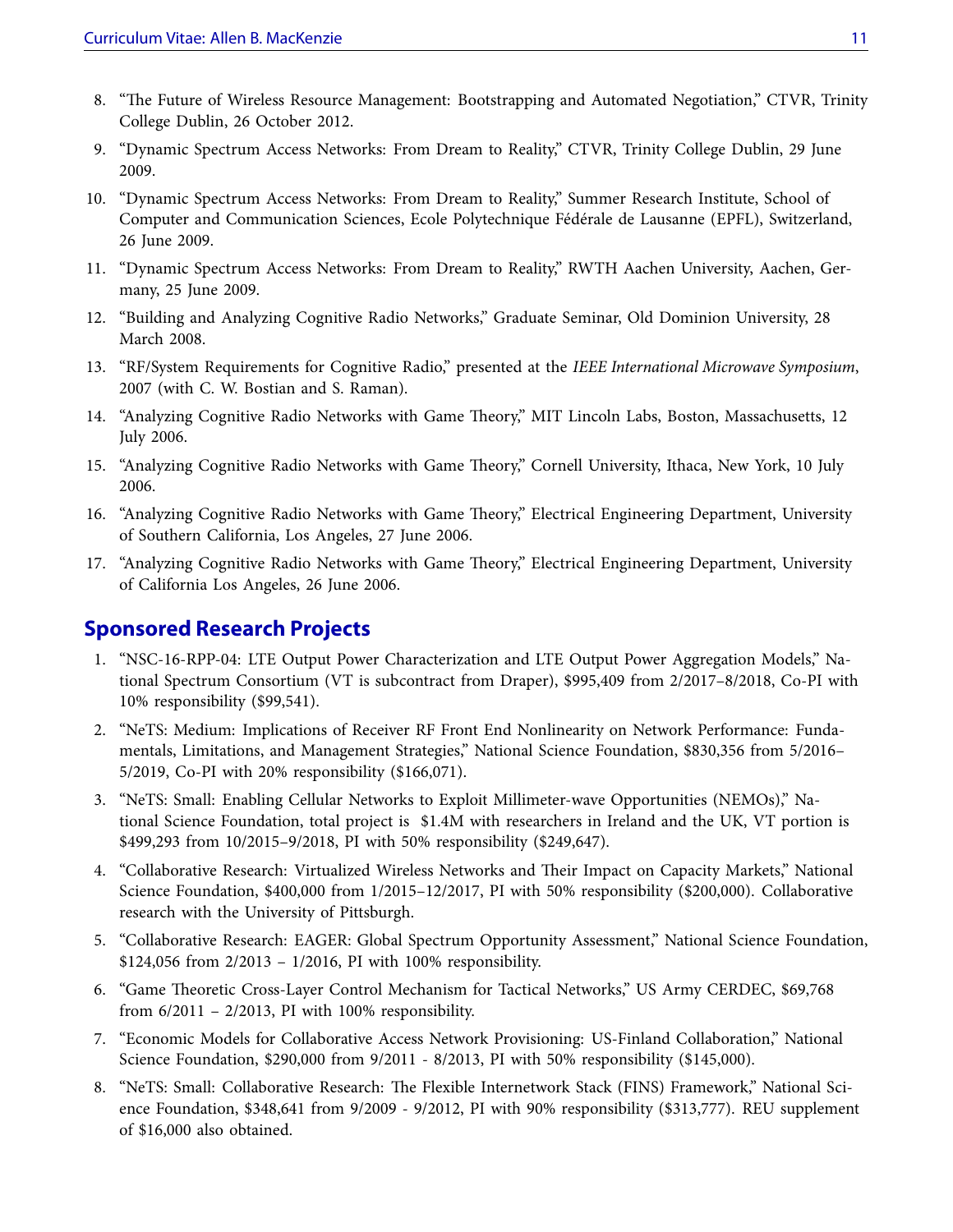- 9. "Reasoning and Learning in Adaptive Wireless Networks," BBN Technologies (subcontract on DARPAfunded project), initial phase of \$219,870 from 9/2007 to 12/2008, Co-PI with 25% responsibility (\$54,968). A second phase of \$319,187 from 4/09 to 3/10 with MacKenzie as PI with 25% responsibility (\$79,797).
- 10. "A Discovery-Based First Year Electrical and Computer Engineering Course Emphasizing Real-World Projects that Benefit Society," National Science Foundation, \$150,000 from 1/2007 to 12/2008, 11% responsibility (\$16,500).
- 11. "Network Advisory Board for DARPA WANN Team," M/A-Com (subcontract on DARPA-funded project), \$25,000 from 12/2006 - 6/2007, 50% responsibility (\$12,500).
- 12. "NeTS-ProWIN: An Enabling Technology for Wireless Networks The VT Cognitive Engine," National Science Foundation, \$749,796 from 9/2005 to 8/2008, 23% responsibility (\$172,453).
- 13. "A Prototype Public Safety Cognitive Radio for Universal Interoperability," National Institute of Justice. Initial project was for \$419,995 from 10/05 - 3/07, 33% responsibility (\$138,598). A first continuation was funded at \$725,000 from 2/2007 - 1/2008, 20% responsibility (\$145,000). A second continuation was funded at \$500,000 from 2/2008 to 1/2009, 20% responsibility (\$100,000).
- 14. "NeTS-NBD: Mobile Ad Hoc Networking Interoperability and Cooperation Challenge (MANIAC Challenge)," National Science Foundation, \$450,000 from 8/2005 to 7/2008, 50% responsibility (\$225,000).
- 15. "CAREER: Game Theoretic Models of Cooperation in Wireless Networks," National Science Foundation, \$400,000 from 6/2005 to 5/2012, 100% responsibility (\$400,000).

## **Courses Taught**

- 1. ECE 2704: Signals and Systems (Fall 2018)
- 2. ECE 6604: Advanced Topics in Communications: Millimeter Wave Communications and Networking (Spring 2018)
- 3. ECE 3614: Introduction to Communication Systems (Fall 2017, Fall 2016, Fall 2015, Fall 2014, Spring 2014, Spring 2005, Fall 2003)
- 4. ECE 4614: Telecommunication Networks (Spring 2017, Spring 2014, Spring 2012, Spring 2010, Spring 2009, Spring 2007)
- 5. ECE 5544: Coding Theory (Spring 2017, Spring 2015, Fall 2009, Fall 2007, Spring 2004)
- 6. ECE 5634: Information Theory (Spring 2016, Fall 2013, Fall 2008, Fall 2006)
- 7. ECE 5605/BMES 5525: Stochastic Signals and Systems I (Fall 2015, Fall 2011, Fall 2005, Fall 2004)
- 8. ECE 2574: Introduction to Data Structures and Algorithms (Spring 2011)
- 9. ECE 5984: Special Studies: Cognitive Radios, Cognitive Networks, and Dynamic Spectrum Access (Spring 2008)
- 10. ECE 5565: Network Architectures and Protocols I (Fall 2005)
- 11. ECE 5606: Stochastic Signals and Systems II (Co-taught, Spring 2005)

## **Graduate Students Advised**

- 1. Shubhajeet Chatterjee, Ph.D. expected 2019.
- 2. Kory Teague, M.S. 2018, with U.S. Naval Research Laboratory.
- 3. Amr Abdelfattah, Ph.D. 2017.
- 4. Sai Nisanth Bodepudi, M.S. 2017 (co-advised with Harpreet Dhillon).
- 5. Abdallah S. Abdallah, Ph.D. 2016, Assistant Professor at Penn State Behrend.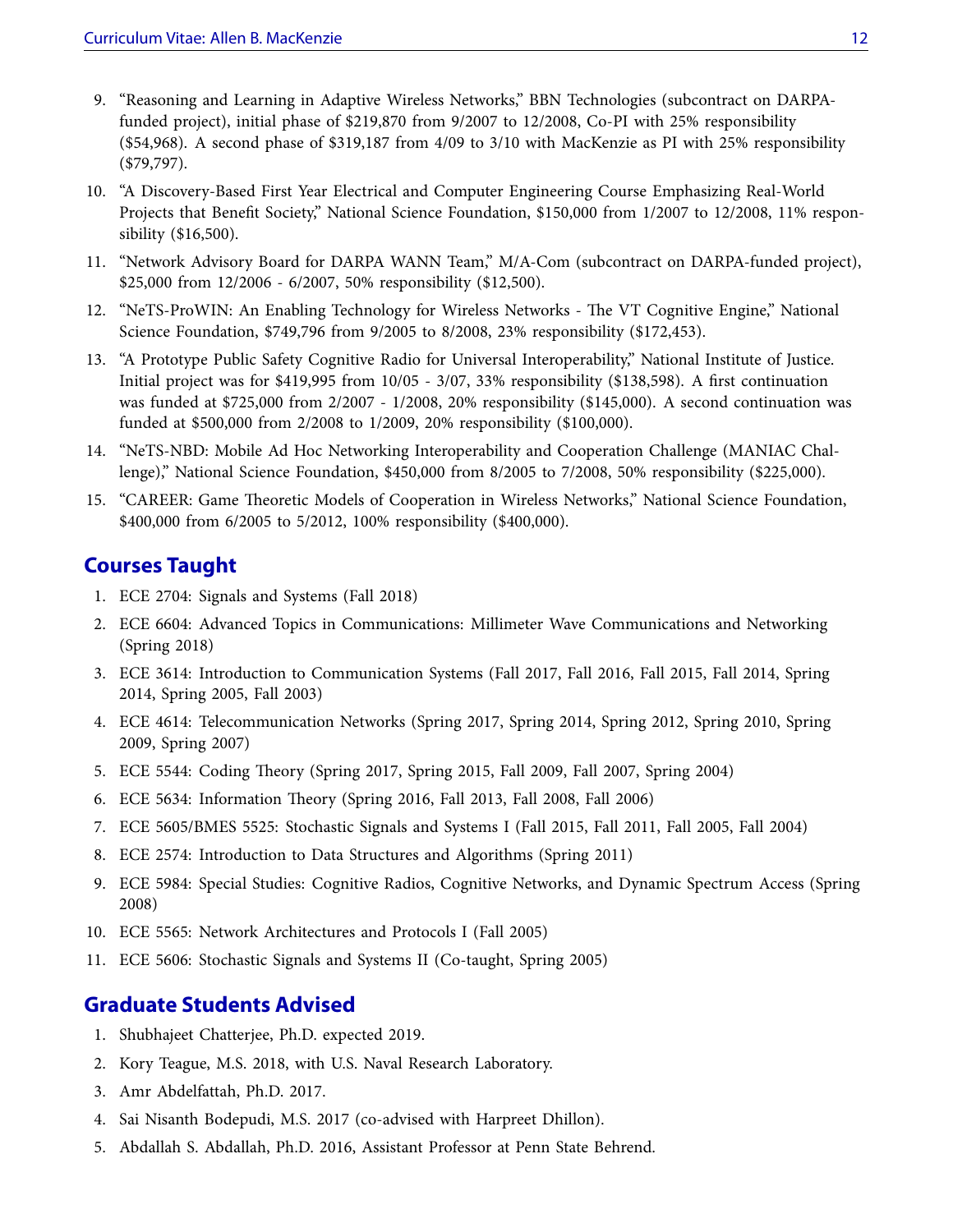- 6. Ji (Tracey) Wang, M.S., 2016 (co-advised with Luiz DaSilva).
- 7. Cameron W. Patterson, M.S. 2014.
- 8. Varuni K. Sastry, M.Eng. 2014.
- 9. Ramakrishnan Kalyanaraman, M.Eng. 2014.
- 10. Jonathan Reed, M.S. 2014.
- 11. Amr Hilal, Ph.D. 2013, Head of Informatics Lab, Virginia Tech Library.
- 12. William Rogers, M.S. 2013, Engineer at BIT Systems.
- 13. Ryan Irwin, Ph.D. 2012 (co-advised with Luiz DaSilva), Engineering Fellow at Insight Data Science.
- 14. Frank Bieberly, M.S. 2012, Engineer at MIT Lincoln Labs.
- 15. Mohammed Baidas, Ph.D. 2012, Associate Professor at Kuwait University.
- 16. Uchenna Anyanwu, M.S. 2012.
- 17. Yongsheng Shi, Ph.D. 2010, Engineer at Qualcomm.
- 18. Umesh Shukla, M.S. 2010, Engineer at Apple.
- 19. Mark Silvius, Ph.D., 2009, Assistant Professor at Air Force Institute of Technology (co-advised with Charles Bostian).
- 20. Mustafa ElNainay, Ph.D. 2009, Professor at Alexandria University, Egypt.
- 21. Daniel H. Friend, Ph.D. 2009, Associate at Zeta Associates.
- 22. Ramakant S. Komali, Ph.D. 2008, Engineer at Cisco Systems.

### **Postdoctoral Associates Advised**

1. Mohammad J. Abdel-Rahman, 2015–2017.

### **Other Teaching Activities**

- Designed an innovative research-focused special topics course (ECE 6604: Advanced Topics in Communications: Millimeter Wave Communications and Networking) with participation from students and faculty from Trinity College Dublin and Queen's University Belfast and leading researchers in this emerging area as guest speakers. This course was taught during Spring 2018.
- Taught a nine-session short course titled "Game Theory for Wireless Engineers" at Trinity College Dublin during the 2012-2013 academic year.
- Taught two invited short courses at the Centre for Wireless Communications, University of Oulu, Finland. In February 2008, taught a three-day short course titled "Cognitive Radios and Cognitive Networks" with Luiz DaSilva. In May 2009, taught a two-day short course titled "Resource Management for Dynamic Spectrum Access" also with Luiz DaSilva.
- Designed an innovative research-focused special topics course (ECE 5984: Special Studies: Cognitive Radios, Cognitive Networks, and Dynamic Spectrum Access) with a significant international component (including participation from students at Trinity College, Dublin) and leading researchers in this emerging area as guest speakers. This course was taught during Spring 2008.
- Developed a module to teach first-year electrical and computer engineering and computer science students about medium access control in a wireless network under NSF support. This module, which included a significant hands-on component and emphasized the importance of communications systems to society, was part of a redesign of ENGE 1104: Engineering Our Digital Future. This project was selected as an IEEE Real World Engineering Project, and is now available on the RWEP website.
- Participated in major course revisions, including revisions of of ECE 3614: Introduction to Communication Systems, ECE 4614: Telecommunication Networks, and ECE 5544: Coding Theory.